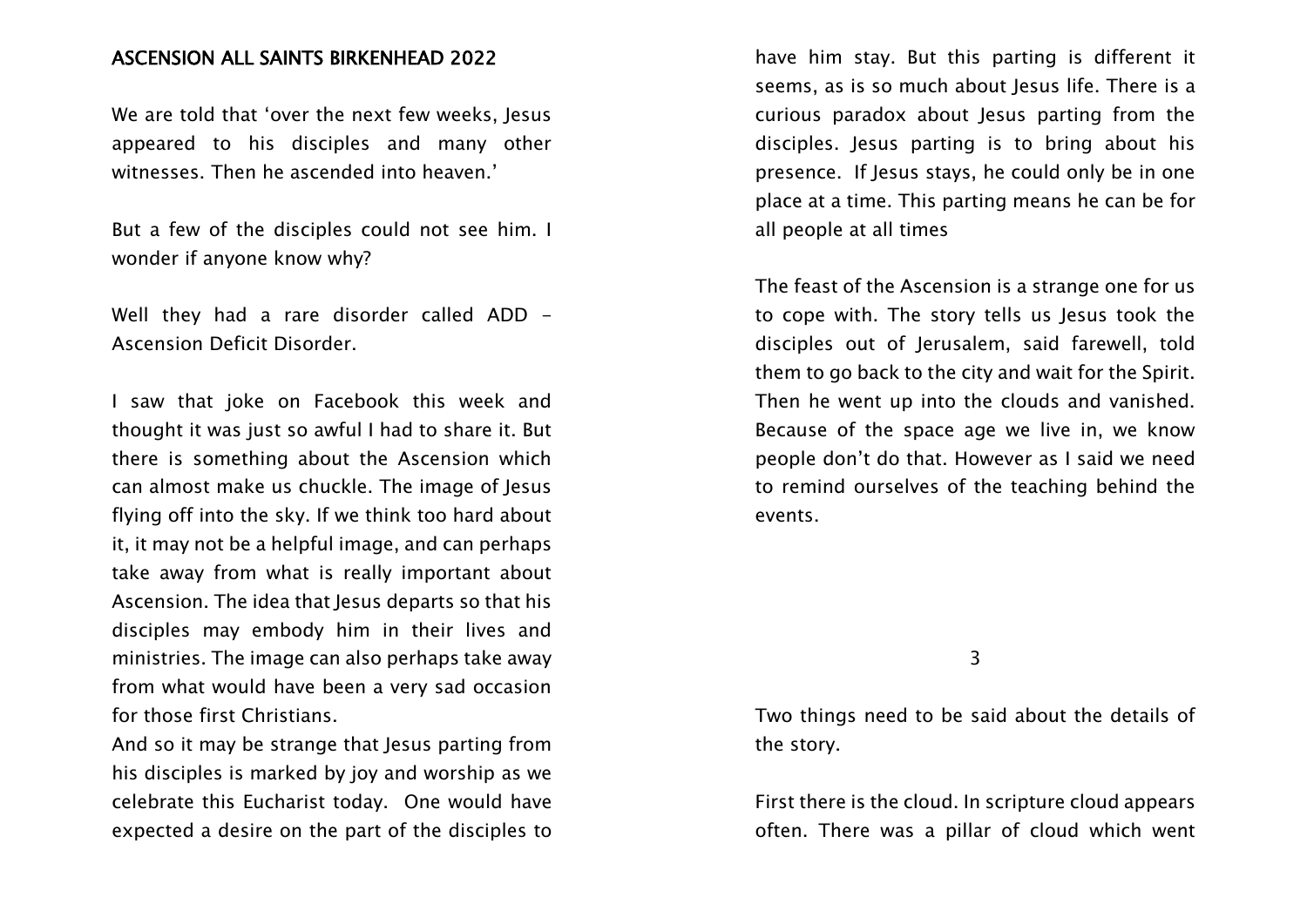before the Israelites at the Exodus. Cloud covered the mountain at Sinai when Moses went up to receive the Ten Commandments. Cloud covered the mountain when Jesus took Peter James and John up Mt Tabor and Jesus was transfigured. The cloud is a common image for God's presence. In each case the cloud was simply saying God is present here. When Jesus goes into the cloud at the Ascension it's about him entering the presence of God. This is not about Jesus heading off like a space ship. It is about Jesus going into God's presence.

So these images used at the Ascension tell us that Jesus is in the presence of God and he has a new status. If this is the case, then there are some important things which stem from this teaching.

Jesus in his resurrected body has gone into the presence of God. The human and divine are connected in a new way in Jesus. This feast reminds us again of the humanity and divinity of Jesus.

This tells us about the importance of the human body to God.

4

Secondly there is Jesus going up. This does not necessarily mean that Jesus lifted off the earth either. We also use the phrase "going up" to mean going up in the world or going up the ladder of success. This is not about distance away from, but about a change of status or importance.

## 5

It is strange that the church seems to have had such a problem with bodies. There have been many occasions when we have been taught to deny the body and concentrate on the spirit. Yet the only way we can express the spiritual is through the physical body. On the other hand the sacraments of the church are all about the body. Baptism is about washing the body. Eucharist is feeding the body, unction is anointing the body,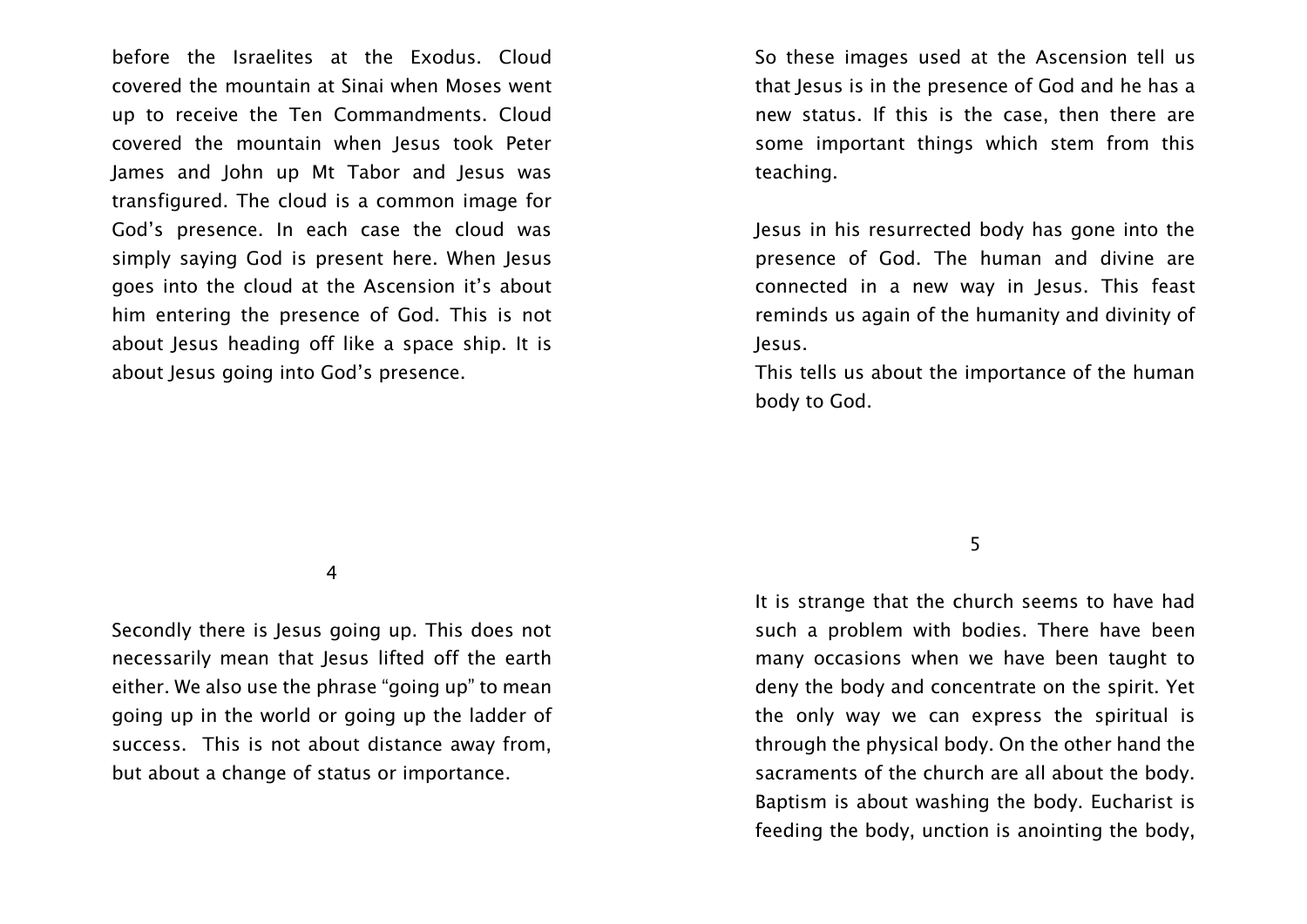and marriage is the joining of bodies. This is not to deny the spiritual component of the sacraments, but simply to say sacraments are physical as well as spiritual. They work through our bodies.

And if God was willing to take human form in the body of Jesus then that says something very important about human embodiment.

6

Clearly we are not simply human body, we are also divine body. For the Ascension tells us that Jesus takes our humanity into the presence of God. In Jesus the human and the divine are connected. And if we, through our baptism are made one with Christ, and through our participation in the Eucharist we receive the body of Christ, then we too are human and divine. So what we do with our bodies becomes very significant. And because we are embodied creatures that is why parting from the body produces sadness and grief.

7

When the disciples mourned because of Jesus death they were mourning the loss of the body of their friend. After the Ascension the disciples were no longer the dejected group mourning the loss of their leader. They returned to Jerusalem with great joy and were continually in the temple blessing God, we are told. The departure of their leader doesn't seem to produce the sadness we would expect at a parting. What they came to realize was that by going Jesus was closer to them than if he had stayed.

As well as the Ascension telling us that humanity is taken into divinity which we share, it also reminds us that endings are also new beginnings. The Ascension of Jesus asks us to look at another aspect of all our partings, of all we leave behind. There is sadness to be sure and we need not neglect that feeling and other feelings that occur at parting. But partings can also open up new possibilities. Life in the future can even be as good, if not better than the past. It's a matter of letting the past be the past and letting it go.